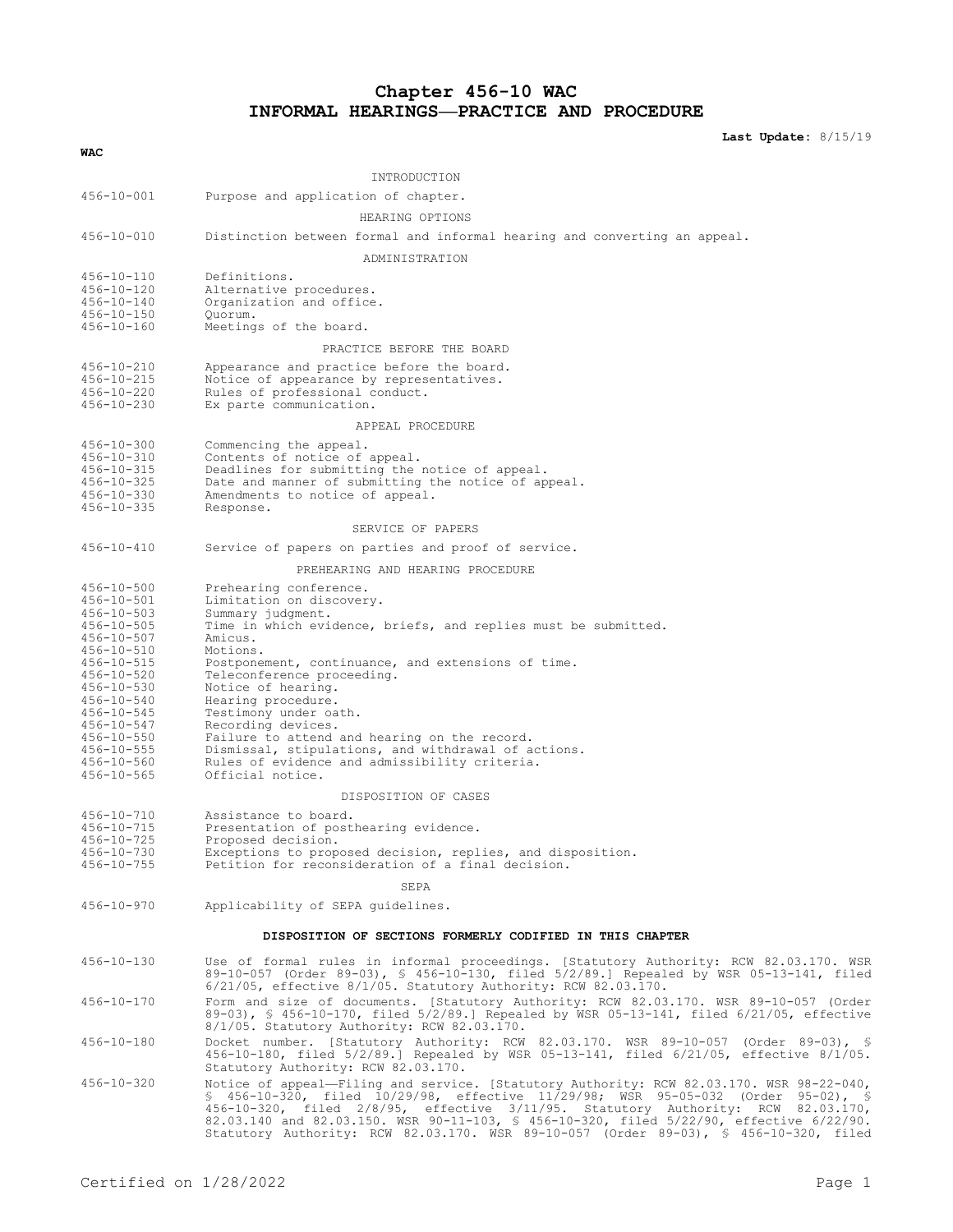|                  | $5/2/89$ .] Repealed by WSR 05-13-141, filed $6/21/05$ , effective $8/1/05$ . Statutory Authority:<br>RCW 82.03.170.                                                                                                                                                                                                                                                                                                                                                                                                                |
|------------------|-------------------------------------------------------------------------------------------------------------------------------------------------------------------------------------------------------------------------------------------------------------------------------------------------------------------------------------------------------------------------------------------------------------------------------------------------------------------------------------------------------------------------------------|
| $456 - 10 - 340$ | Jurisdiction-Issue raised by board-Procedure. [Statutory Authority: RCW 82.03.170. WSR<br>95-05-032 (Order 95-02), § 456-10-340, filed 2/8/95, effective 3/11/95; WSR 89-10-057<br>(Order 89-03), \$ 456-10-340, filed $5/2/89$ .] Repealed by WSR 05-13-141, filed 6/21/05, ef-<br>fective 8/1/05. Statutory Authority: RCW 82.03.170.                                                                                                                                                                                             |
| $456 - 10 - 345$ | Amendments to notice of appeal. [Statutory Authority: RCW 82.03.170. WSR 89-10-057 (Order<br>89-03), § 456-10-345, filed 5/2/89.] Repealed by WSR 05-13-141, filed 6/21/05, effective<br>8/1/05. Statutory Authority: RCW 82.03.170.                                                                                                                                                                                                                                                                                                |
| $456 - 10 - 355$ | Parties in exemption appeals. [Statutory Authority: RCW 82.03.170. WSR 89-10-057 (Order<br>89-03), § 456-10-355, filed 5/2/89.] Repealed by WSR 05-13-141, filed 6/21/05, effective<br>8/1/05. Statutory Authority: RCW 82.03.170.                                                                                                                                                                                                                                                                                                  |
| $456 - 10 - 360$ | Conversion of hearing. [Statutory Authority: RCW 82.03.170. WSR 98-22-040, § 456-10-360,<br>filed 10/29/98, effective 11/29/98; WSR 95-05-032 (Order 95-02), § 456-10-360, filed<br>2/8/95, effective 3/11/95; WSR 94-07-043, § 456-10-360, filed 3/10/94, effective 4/10/94;<br>WSR 91-07-039 (Order 91-02), § 456-10-360, filed 3/15/91, effective 4/15/91; WSR<br>89-10-057 (Order 89-03), § 456-10-360, filed 5/2/89.] Repealed by WSR 05-13-141, filed<br>$6/21/05$ , effective $8/1/05$ . Statutory Authority: RCW 82.03.170. |
| $456 - 10 - 420$ | Method of service. [Statutory Authority: RCW 82.03.170. WSR 89-10-057 (Order 89-03), §<br>456-10-420, filed 5/2/89.] Repealed by WSR 05-13-141, filed 6/21/05, effective 8/1/05.<br>Statutory Authority: RCW 82.03.170.                                                                                                                                                                                                                                                                                                             |
| $456 - 10 - 430$ | Service of papers—When complete. [Statutory Authority: RCW 82.03.170. WSR 98-22-040, §<br>456-10-430, filed 10/29/98, effective 11/29/98. Statutory Authority: RCW 82.03.170,<br>82.03.140 and 82.03.150. WSR 90-11-106, \$ 456-10-430, filed 5/22/90, effective 6/22/90.<br>Statutory Authority: RCW 82.03.170. WSR 89-10-057 (Order 89-03), § 456-10-430, filed<br>$5/2/89$ .] Repealed by WSR 05-13-141, filed $6/21/05$ , effective $8/1/05$ . Statutory Authority:<br>RCW 82.03.170.                                           |
| $456 - 10 - 440$ | Proof of service-Certificate. [Statutory Authority: RCW 82.03.170, 82.03.140 and<br>82.03.150. WSR 90-11-106, § 456-10-440, filed 5/22/90, effective 6/22/90. Statutory Au-<br>thority: RCW 82.03.170. WSR 89-10-057 (Order 89-03), § 456-10-440, filed 5/2/89.] Re-<br>pealed by WSR 05-13-141, filed 6/21/05, effective 8/1/05. Statutory Authority: RCW<br>82.03.170.                                                                                                                                                            |
| $456 - 10 - 525$ | Briefs. [Statutory Authority: RCW 82.03.170. WSR 95-05-032 (Order 95-02), § 456-10-525,<br>filed 2/8/95, effective 3/11/95; WSR 89-10-057 (Order 89-03), § 456-10-525, filed<br>$5/2/89$ .] Repealed by WSR 05-13-141, filed $6/21/05$ , effective $8/1/05$ . Statutory Authority:<br>RCW 82.03.170.                                                                                                                                                                                                                                |
| $456 - 10 - 535$ | Hearing-Standard and scope of review. [Statutory Authority: RCW 82.03.170. WSR 89-10-057<br>(Order 89-03), § 456-10-535, filed 5/2/89.] Repealed by WSR 05-13-141, filed 6/21/05, ef-<br>fective 8/1/05. Statutory Authority: RCW 82.03.170.                                                                                                                                                                                                                                                                                        |
| $456 - 10 - 570$ | Motions-Application-Requirements. [Statutory Authority: RCW 82.03.170. WSR 98-22-040, §<br>456-10-570, filed 10/29/98, effective 11/29/98; WSR 89-10-057 (Order 89-03), §<br>456-10-570, filed 5/2/89.] Repealed by WSR 05-13-141, filed 6/21/05, effective 8/1/05.<br>Statutory Authority: RCW 82.03.170.                                                                                                                                                                                                                          |
| $456 - 10 - 720$ | Proposed findings and conclusions-Submission. [Statutory Authority: RCW 82.03.170. WSR<br>89-10-057 (Order 89-03), § 456-10-720, filed 5/2/89.] Repealed by WSR 05-13-141, filed<br>$6/21/05$ , effective $8/1/05$ . Statutory Authority: RCW 82.03.170.                                                                                                                                                                                                                                                                            |
| $456 - 10 - 735$ | Reply to exceptions. [Statutory Authority: RCW 82.03.170, 82.03.140 and 82.03.150. WSR<br>90-11-106, § 456-10-735, filed 5/22/90, effective 6/22/90. Statutory Authority: RCW<br>82.03.170. WSR 89-10-057 (Order 89-03), § 456-10-735, filed 5/2/89.] Repealed by WSR<br>05-13-141, filed 6/21/05, effective 8/1/05. Statutory Authority: RCW 82.03.170.                                                                                                                                                                            |
| $456 - 10 - 740$ | Finality of proposed decision. [Statutory Authority: RCW 82.03.170, 82.03.140 and<br>82.03.150. WSR 90-11-106, § 456-10-740, filed 5/22/90, effective 6/22/90. Statutory Au-<br>thority: RCW 82.03.170. WSR 89-10-057 (Order 89-03), § 456-10-740, filed 5/2/89.] Re-<br>pealed by WSR 05-13-141, filed 6/21/05, effective 8/1/05. Statutory Authority: RCW<br>82.03.170.                                                                                                                                                           |
| $456 - 10 - 745$ | Final decision following proposed decision. [Statutory Authority: RCW 82.03.170. WSR<br>89-10-057 (Order 89-03), § 456-10-745, filed 5/2/89.] Repealed by WSR 05-13-141, filed<br>$6/21/05$ , effective $8/1/05$ . Statutory Authority: RCW 82.03.170.                                                                                                                                                                                                                                                                              |
| $456 - 10 - 750$ | Final decision-Precedential decisions. [Statutory Authority: RCW 82.03.170. WSR<br>02-14-034, § 456-10-750, filed 6/25/02, effective 7/26/02; WSR 89-10-057 (Order 89-03), §<br>456-10-750, filed 5/2/89.] Repealed by WSR 05-13-141, filed 6/21/05, effective 8/1/05.<br>Statutory Authority: RCW 82.03.170.                                                                                                                                                                                                                       |

#### **INTRODUCTION**

**WAC 456-10-001 Purpose and application of chapter.** (1) This chapter explains how informal hearings are conducted before the board of tax appeals (board). Although informal hearings are available to all parties, the informal process is helpful for persons who are not represented by counsel. In the informal process a taxpayer does not need to possess legal expertise in order to pursue an appeal. These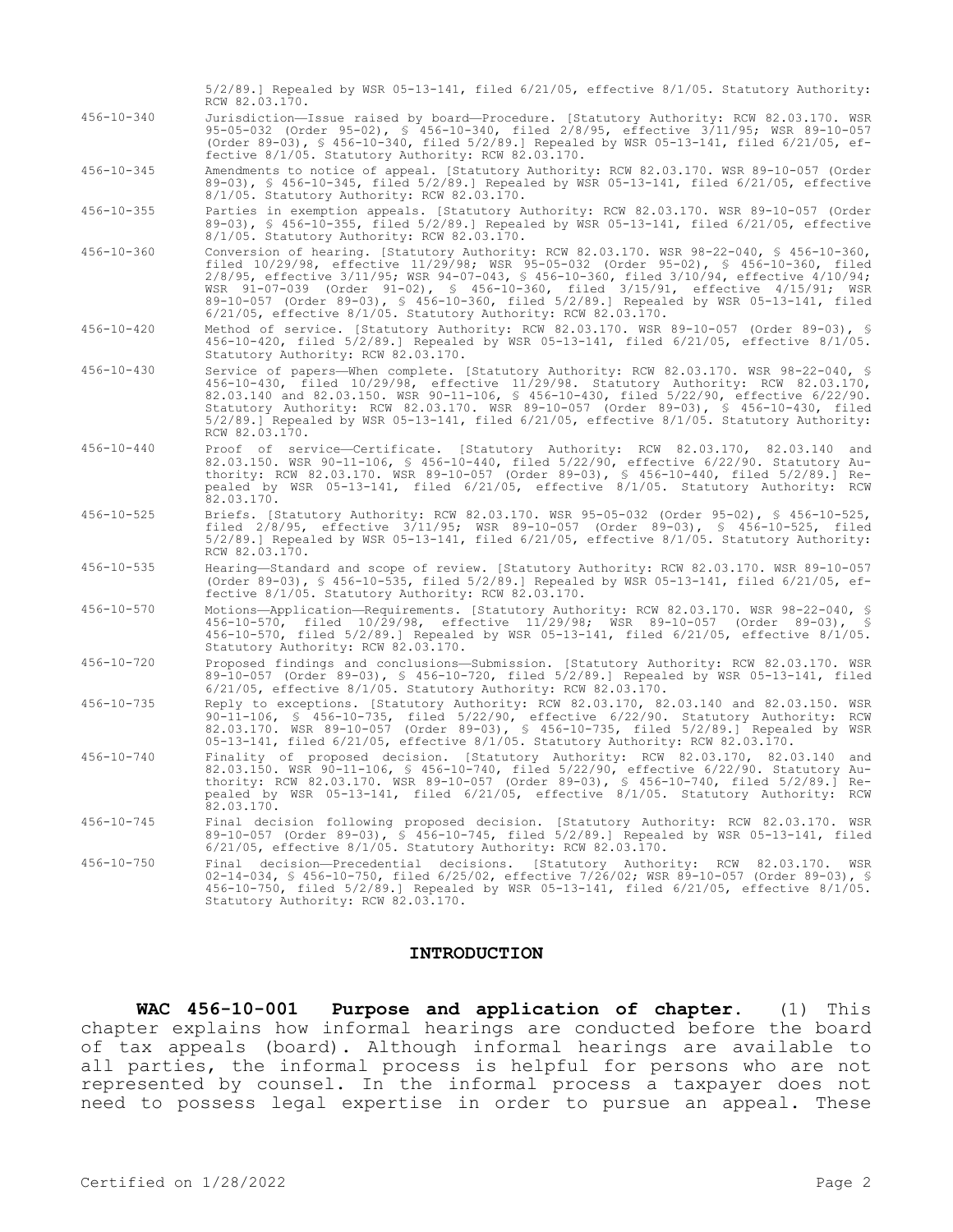rules of practice and procedure will be liberally construed to secure the just, speedy, and economical determination of every action.

(2) Where procedures are not covered by this chapter, the board may, upon its own motion or upon written application by any party, refer to and apply any rule provided for in chapter 456-09 - Formal hearings—Practice and procedure, chapter 10-08 Washington Administrative Code (WAC) - Model rules of procedure, or the superior court civil rules. This chapter augments but does not supplant the provisions of chapter 82.03 RCW.

(3) The superior court civil rules, rules of professional conduct, the Washington Administrative Code (WAC), and the Revised Code of Washington (RCW) referred to herein are available in public libraries and online at various websites.

[Statutory Authority: RCW 82.03.170. WSR 05-13-141, § 456-10-001, filed 6/21/05, effective 8/1/05.]

## **HEARING OPTIONS**

**WAC 456-10-010 Distinction between formal and informal hearing and converting an appeal.** (1) A party making an appeal may elect in writing, with its notice of appeal, either a formal or informal hearing. Informal hearings are conducted pursuant to the rules of practice and procedure set forth in this chapter. Formal hearings are conducted pursuant to the Administrative Procedure Act, chapter 34.05 RCW, and the rules of practice and procedure of chapter 456-09 WAC. Failure to elect in writing a formal or informal hearing at the time of submitting the notice of appeal shall result in the proceeding being conducted as informal.

(a) A formal decision of the board is subject to judicial review pursuant to RCW 34.05.570. Judicial review is limited to the record made of the proceedings before the board. The record made of the proceedings includes a verbatim account of the hearings together with the evidence, pleadings, and documents submitted to the board by the parties. In appeals from a decision of a board of equalization, the record includes the decision of that board together with the evidence submitted thereto.

(b) Decisions entered in an informal appeal are not subject to judicial review as authorized under the Administrative Procedure Act, chapter 34.05 RCW.

(c) Aggrieved parties may have avenues of further appeal allowed by law which are not pertinent to the statutory authority granted to the board and are not discussed herein.

(2) The appeal may be converted from an informal to a formal proceeding as provided below.

(a) The respondent, as a party to an appeal pursuant to RCW 84.08.130 (appeal from a decision by a board of equalization) may, within twenty calendar days from the date of the board's mailing of the acknowledgment of the notice of appeal, submit to the clerk of the board a notice of intention that the hearing be a formal hearing.

(b) In appeals under RCW 82.03.190, the department of revenue may, within thirty calendar days from the date of the board's mailing of the acknowledgment of the notice of appeal, submit to the clerk of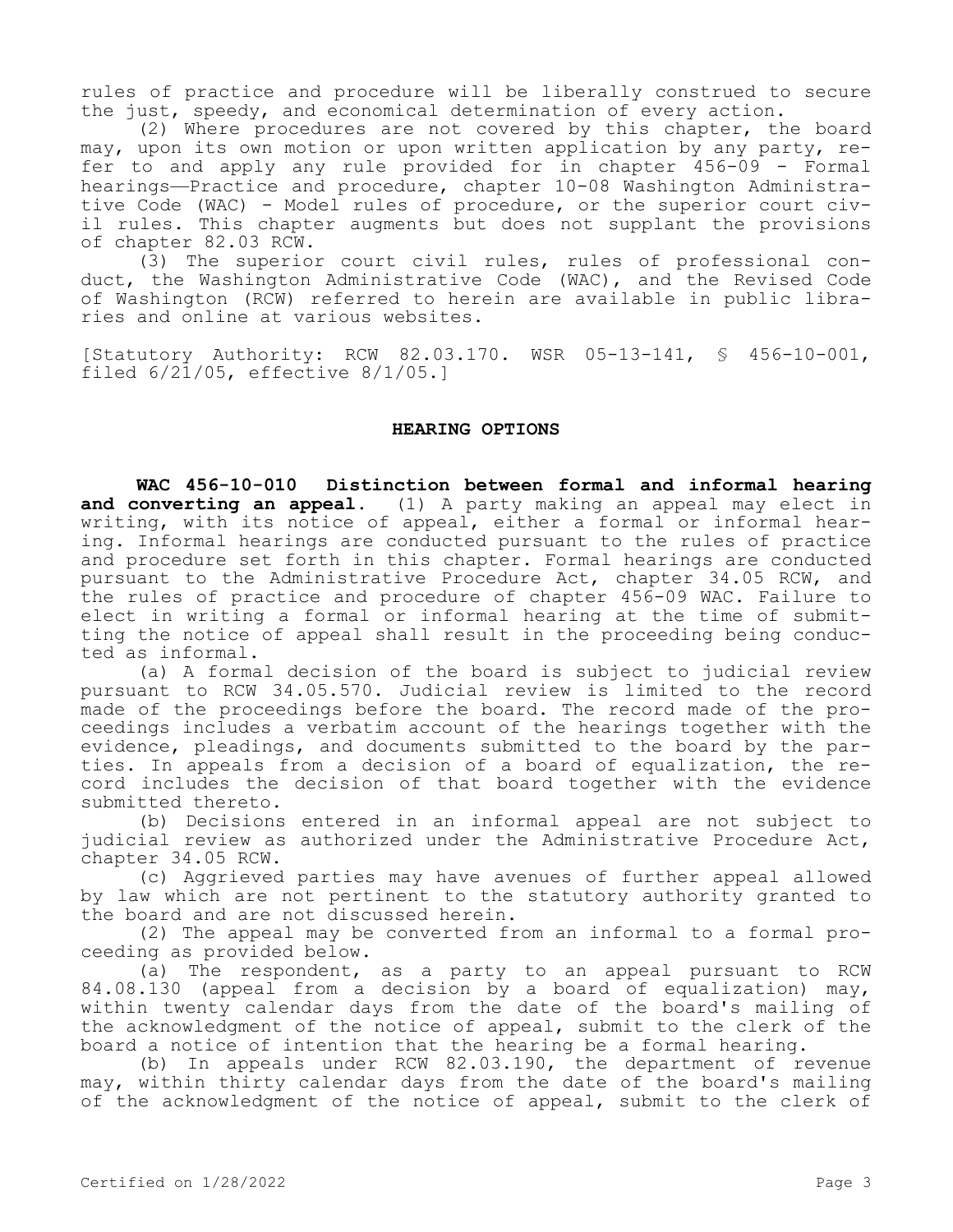the board a notice of its intention that the hearing be a formal hearing.

(c) In appeals under RCW 82.03.130 (1)(e), the department of revenue may, within ten calendar days from the date of the board's mailing of the acknowledgment of the notice of appeal, submit to the clerk of the board a notice of its intention that the hearing be a formal hearing.

(d) At any time up to thirty days prior to the date of the hearing, the parties may submit to the clerk of the board a notice signed by all parties of intention to convert the proceedings to either a formal or informal hearing.

[Statutory Authority: RCW 82.03.170. WSR 05-13-141, § 456-10-010, filed 6/21/05, effective 8/1/05; WSR 94-07-043, § 456-10-010, filed 3/10/94, effective 4/10/94; WSR 89-10-057 (Order 89-03), § 456-10-010, filed 5/2/89.]

## **ADMINISTRATION**

**WAC 456-10-110 Definitions.** As used in this chapter, the following terms shall have the following meaning:

(1) "Board" means the board of tax appeals as described in chapter 82.03 RCW and chapters 456-09 and 456-10 WAC. Where appropriate, the term "board" also refers to the designated hearing officers or agents of the board of tax appeals.

(2) "Presiding officer" or "hearing officer" shall mean any member of the board, tax referee, or any person who is assigned to conduct a conference or hearing by the board. The presiding officer shall have authority as provided by WAC 10-08-200 and chapter 34.05 RCW.

(3) "Appellant" means a person, natural or otherwise, who appeals any order or decision to the board of tax appeals.

(4) "Respondent" means a person, natural or otherwise, who is named as a responding party in any appeal before the board of tax appeals.

(5) "Formal hearing" means a proceeding conducted pursuant to the Administrative Procedure Act, chapter 34.05 RCW and chapter 456-09 WAC.

(6) "Informal hearing" means a proceeding governed by those rules specified in chapter 456-10 WAC.

(7) "Decision" means a written judgment or ruling, including orders, issued by the board of tax appeals or the designated hearing officers or agents of the board of tax appeals.

(8) "Party" means any person who in a proceeding before the board is an appellant or respondent.

(9) "To submit" means to present or to deliver. Submissions to the board may be delivered personally, by mail, by commercial delivery service, or by fax or electronic transmission as provided in these rules. As used herein, the terms "to submit" and "to file" are used interchangeably.

(10) "To file" means to present or to deliver. Filings with the board may be delivered personally, by mail, by commercial delivery service, or by fax or electronic transmission as provided in these rules. As used herein, the terms "to file" and "to submit" are used interchangeably.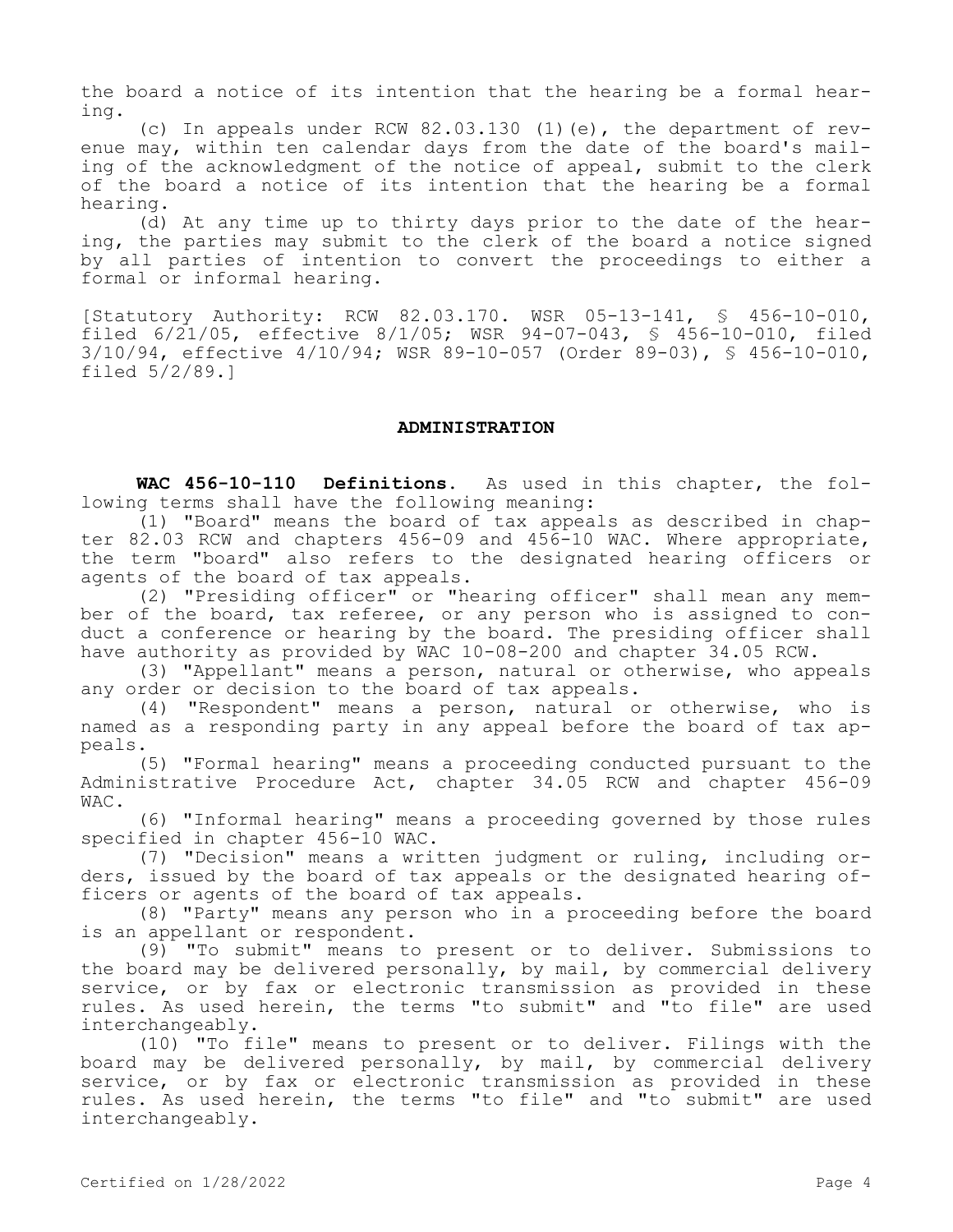[Statutory Authority: RCW 82.03.170. WSR 05-13-141, § 456-10-110, filed 6/21/05, effective 8/1/05; WSR 95-05-032 (Order 95-02), § 456-10-110, filed 2/8/95, effective 3/11/95. Statutory Authority: RCW 82.03.170, 82.03.140 and 82.03.150. WSR 90-11-106, § 456-10-110, filed 5/22/90, effective 6/22/90. Statutory Authority: RCW 82.03.170. WSR 89-10-057 (Order 89-03), § 456-10-110, filed 5/2/89.]

**WAC 456-10-120 Alternative procedures.** The board may, from time to time, offer expedited or abbreviated procedures for certain informal hearings in order to resolve appeals in an economic and efficient manner.

[Statutory Authority: RCW 82.03.170. WSR 05-13-141, § 456-10-120, filed 6/21/05, effective 8/1/05; WSR 89-10-057 (Order 89-03), § 456-10-120, filed 5/2/89.]

**WAC 456-10-140 Organization and office.** The board consists of three members, one of whom is elected chair. Members of the board are appointed by the governor with the consent of the senate and serve on a full-time basis.

The board offices are open each day for the transaction of business from 8:00 a.m. to 5:00 p.m., excluding Saturdays, Sundays, and legal holidays. All submissions, requests, and communications shall be sent to the board at its main office. The main office is located at 1110 Capitol Way S., Suite 300, Olympia, WA 98501-2251. The mailing address is Post Office Box 40915, Olympia, Washington 98504-0915. The phone number of the board office is 360-753-5446; its fax number is 360-586-9020; its electronic mail address is bta@bta.wa.gov. Information about the board is available at its website at http://bta.wa.gov.

[Statutory Authority: RCW 82.03.170. WSR 19-17-042, § 456-10-140, filed 8/15/19, effective 9/15/19; WSR 05-13-141, § 456-10-140, filed 6/21/05, effective 8/1/05; WSR 95-05-032 (Order 95-02), § 456-10-140, filed 2/8/95, effective 3/11/95; WSR 89-10-057 (Order 89-03), § 456-10-140, filed 5/2/89.]

**WAC 456-10-150 Quorum.** Two members of the board shall constitute a quorum for making orders or decisions or for promulgating rules and regulations relating to its procedures and may act although one position on the board may be vacant. One member or designated hearing officer may hold hearings and take testimony. The findings of such member or hearing officer shall become final in accordance with WAC 456-10-725 or 456-10-730.

[Statutory Authority: RCW 82.03.170. WSR 05-13-141, § 456-10-150, filed 6/21/05, effective 8/1/05; WSR 89-10-057 (Order 89-03), § 456-10-150, filed 5/2/89.]

**WAC 456-10-160 Meetings of the board.** Regular public meetings of the board will be held at its principal office or such other place as the board designates at 9:30 a.m. on the second Friday of each month.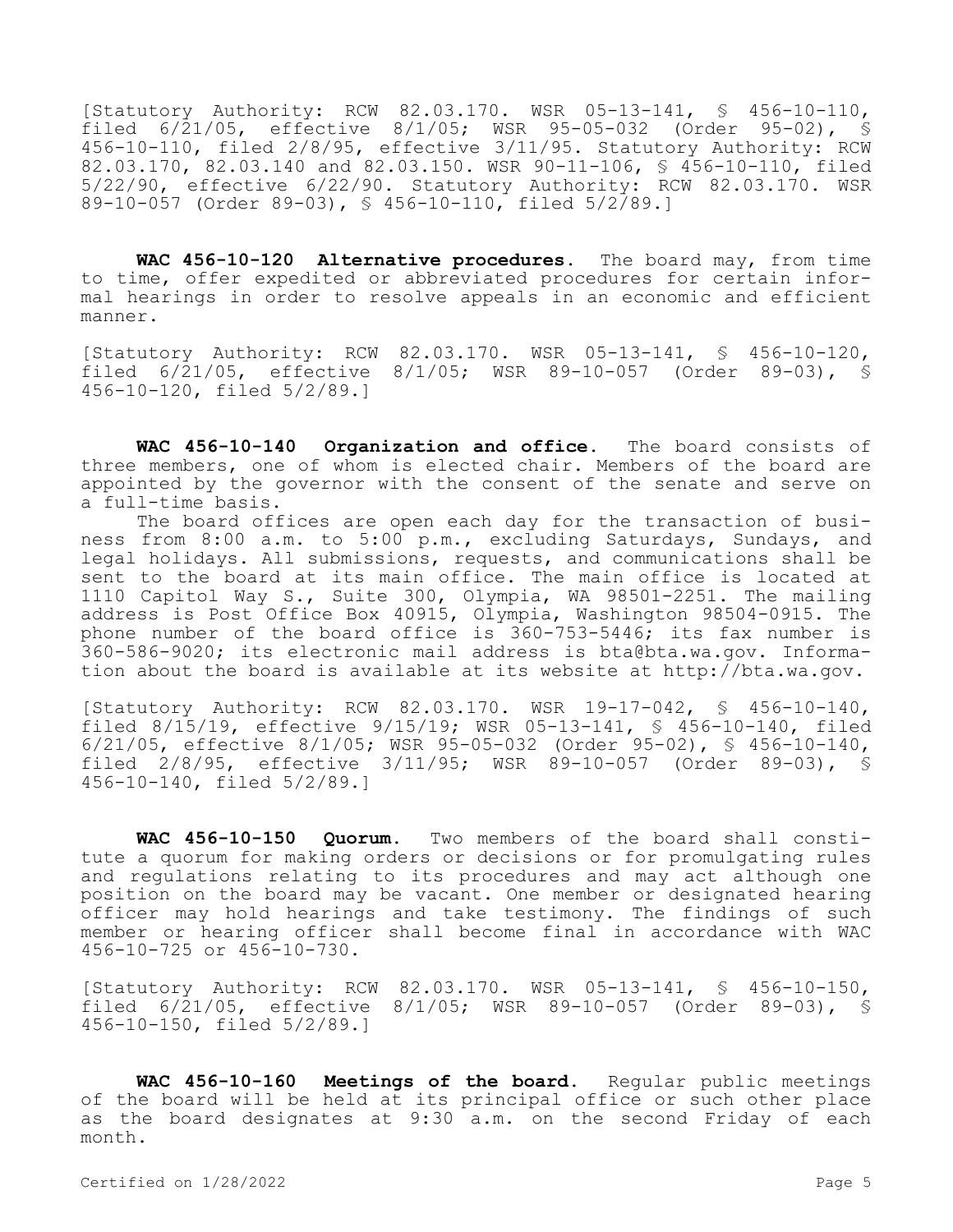[Statutory Authority: RCW 82.03.170. WSR 05-13-141, § 456-10-160, filed 6/21/05, effective 8/1/05. Statutory Authority: RCW 82.03.170, 82.03.140 and 82.03.150. WSR 90-11-106, § 456-10-160, filed 5/22/90, effective 6/22/90. Statutory Authority: RCW 82.03.170. WSR 89-10-057 (Order 89-03), § 456-10-160, filed 5/2/89.]

## **PRACTICE BEFORE THE BOARD**

**WAC 456-10-210 Appearance and practice before the board.** Practice before the board in informal proceedings shall be limited to the following:

(1) Taxpayers who are natural persons representing themselves;

(2) Attorneys at law duly qualified and entitled to practice in the courts of the state of Washington;

(3) Public officials in their official capacity;

(4) Certified public accountants licensed in the state of Washington;

(5) A duly authorized director, officer, or full-time employee of an individual firm, association, partnership, or corporation who appears for such firm, association, partnership, or corporation;

(6) Partners, joint venturers, or trustees representing their respective partnerships, joint venturers, or trusts; and

(7) Other persons designated by a taxpayer with approval of the board.

[Statutory Authority: RCW 82.03.170. WSR 05-13-141, § 456-10-210, filed 6/21/05, effective 8/1/05; WSR 89-10-057 (Order 89-03), § 456-10-210, filed 5/2/89.]

**WAC 456-10-215 Notice of appearance by representatives.** Persons who represent parties in their appeal before the board must submit to the board and to the other parties a notice of appearance. The notice must include the name of the parties, the docket number if known, the representative's name, address, phone number, fax number, and electronic mail address.

[Statutory Authority: RCW 82.03.170. WSR 05-13-141, § 456-10-215, filed  $6/21/05$ , effective  $8/1/05.1$ 

**WAC 456-10-220 Rules of professional conduct.** All persons appearing in proceedings before the board, whether on their own behalf or in a representative capacity, shall conform to the rules of professional conduct (RPC) required of attorneys before the courts of Washington.

[Statutory Authority: RCW 82.03.170. WSR 05-13-141, § 456-10-220, filed 6/21/05, effective 8/1/05; WSR 89-10-057 (Order 89-03), § 456-10-220, filed 5/2/89.]

**WAC 456-10-230 Ex parte communication.** No one may make or attempt to make any ex parte contact with a member of the board or pre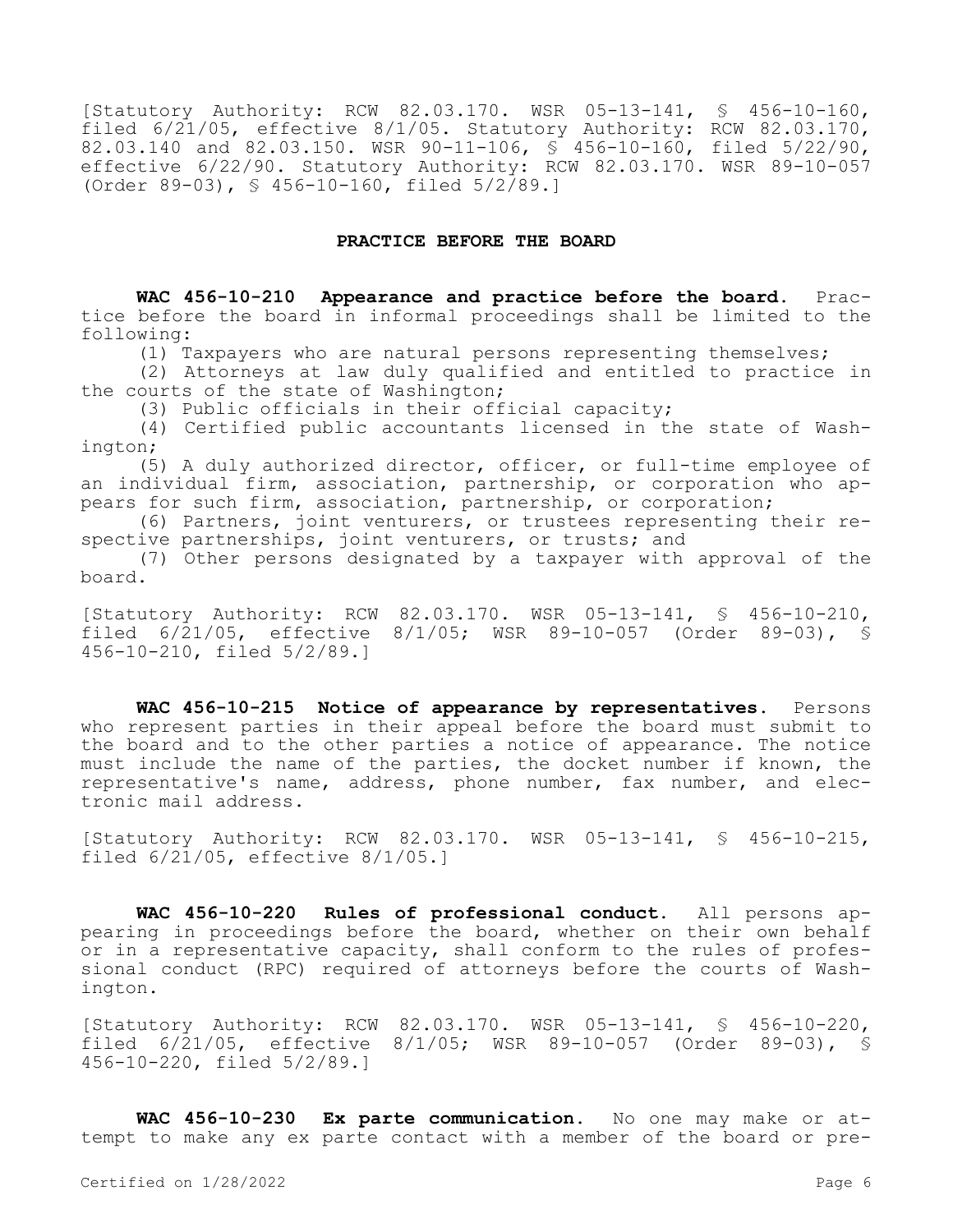siding officer except upon notice and opportunity for all parties to be present or to the extent required for the disposition of ex parte matters as authorized by law. Attempts by anyone to make such prohibited ex parte communications shall subject such person to the sanctions of WAC 456-10-220 and 456-10-555.

[Statutory Authority: RCW 82.03.170. WSR 89-10-057 (Order 89-03), § 456-10-230, filed 5/2/89.]

## **APPEAL PROCEDURE**

**WAC 456-10-300 Commencing the appeal.** (1) Persons wishing to make an appeal must submit to the board an original notice of appeal and a copy of the order or determination that is being appealed. The board will transmit a copy of the notice of appeal and a copy of the order or determination that is being appealed to the respondent(s) within thirty days of its receipt by the board.

(2) The board will acknowledge to the appellant in writing receipt of a notice of appeal.

[Statutory Authority: RCW 82.03.170. WSR 05-13-141, § 456-10-300, filed 6/21/05, effective 8/1/05.]

**WAC 456-10-310 Contents of notice of appeal.** (1) For informal appeals, an appellant may submit a notice of appeal using forms provided by the board.

(2) In the alternative, an appellant may submit a notice of appeal that substantially contains the following:

(a) Appellant's name, mailing address, telephone number, and that of the representative, if any.

(b) Name of the respondent together with respondent's mailing address.

When the respondent is a government agency or agencies, the board may add respondents in order to ensure that all necessary persons are a party to the appeal.

(c) The date of the order or determination from which the appeal is taken, together with a copy of the order, decision, or application appealed from.

(d) The nature of the tax.

(i) In excise tax cases, the amount of the tax in controversy and the period covered thereby;

(ii) In property tax cases, the parcel number of the property under appeal, the year for which the valuation has been determined, the full value as determined by the local board of equalization, and a declaration of true and fair value as alleged by the appellant; and

(iii) In property tax exemption cases, the parcel number of the property under appeal, the year(s) for which the exemption is at issue, the basis under which exempt status should be granted or denied, and the use of the property.

(e) Specification of the issue to be decided by the board.

(f) A clear, separate, and concise assignment of each error alleged and a short statement of facts upon which the appellant relies to sustain each contention.

(g) The relief sought.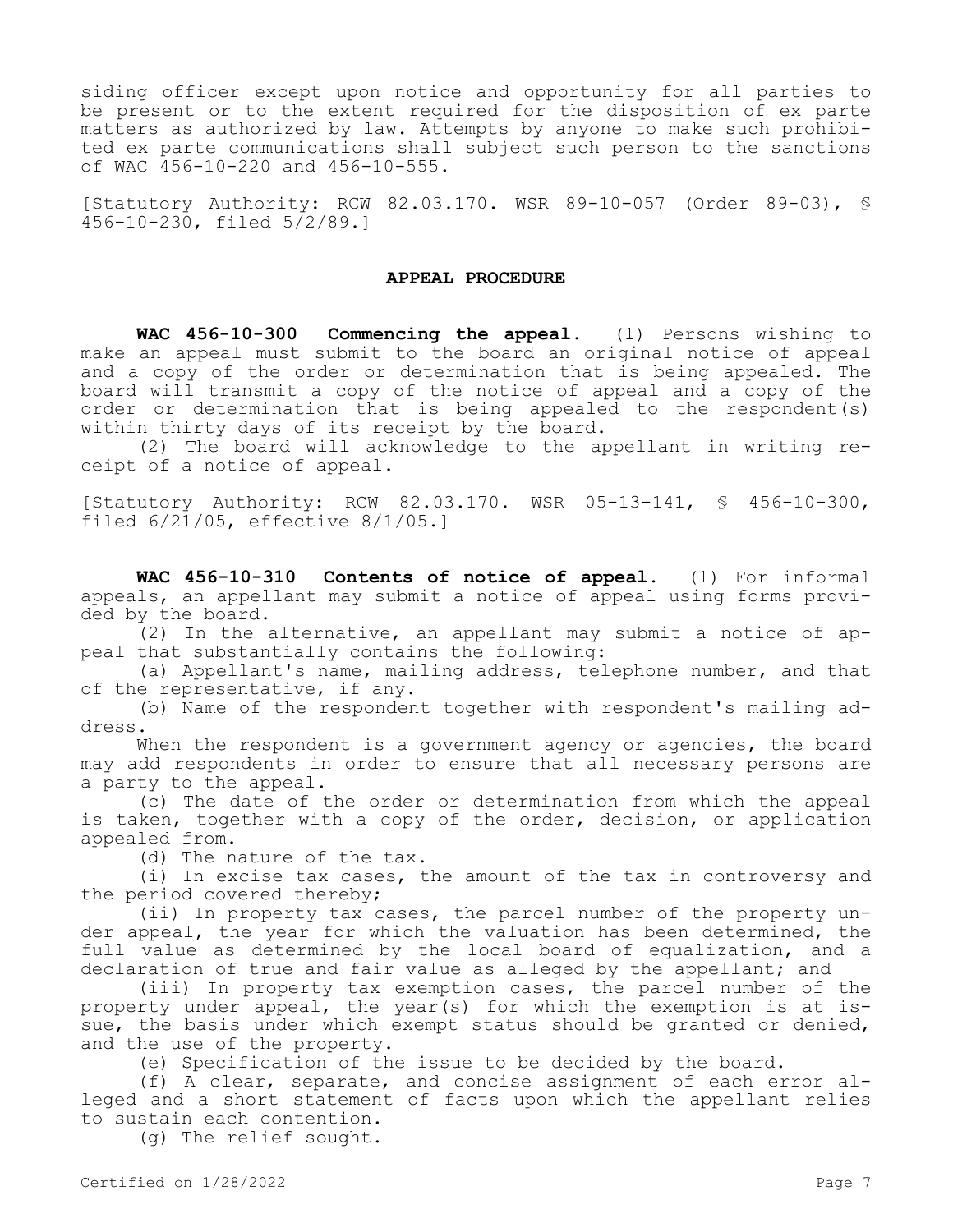(h) The signature of the appellant or the appellant's representative.

(3) The board may, upon motion of a party or upon its own motion, require a more complete statement of the claim or defense or any matter stated in any notice of appeal.

[Statutory Authority: RCW 82.03.170. WSR 05-13-141, § 456-10-310, filed 6/21/05, effective 8/1/05; WSR 98-22-040, § 456-10-310, filed 10/29/98, effective 11/29/98. Statutory Authority: RCW 82.03.170, 82.03.140 and 82.03.150. WSR 90-11-106, § 456-10-310, filed 5/22/90, effective 6/22/90. Statutory Authority: RCW 82.03.170. WSR 89-10-057 (Order 89-03), § 456-10-310, filed 5/2/89.]

**WAC 456-10-315 Deadlines for submitting the notice of appeal.**  (1) The jurisdiction of the board to hear an appeal is limited to those appeals submitted within the deadlines stated in this section. Any appeal to the board shall be submitted within the time required by the statute governing the respective agency or proceeding involved. All time periods set forth below are expressed in calendar days.

(a) Appeals taken pursuant to RCW 82.03.190, thirty days from the mailing of the determination.

(b) Appeals from a county board of equalization pursuant to RCW 84.08.130, thirty days from the mailing of the decision.

(c) Appeals by an assessor or landowner from an order of the director of revenue made pursuant to RCW 84.08.010 and 84.08.060, thirty days from the mailing of the determination.

(d) Appeals by an assessor or owner of an intercounty public utility or private car company from determinations by the director of revenue of equalized assessed valuation of property and the apportionment thereof to a county made pursuant to chapters 84.12 and 84.16 RCW, thirty days from the mailing of the order.

(e) Appeals by an assessor, landowner, or owner of an intercounty public utility or private car company from a determination of any county indicated ratio for such county compiled by the department of revenue pursuant to RCW 84.48.075, fifteen days after the mailing of the certification.

(f) Appeals from the decisions of sale price of second class shorelands on navigable lakes by the department of natural resources pursuant to RCW 79.94.210, thirty days from the mailing of the notification.

(g) Appeals from urban redevelopment property tax apportionment district proposals established by governmental ordinances pursuant to RCW 39.88.060, thirty days from the mailing of the ordinance.

(h) Appeals from interest rates as determined by the department of revenue for use in valuing farmland under current use assessment pursuant to RCW 84.34.065, thirty days after the publication of the rate.

(i) Appeals from revisions to stumpage value tables used to determine value by the department of revenue pursuant to RCW 84.33.091, on or before the sixtieth day after the date of final adoption.

(j) Appeals from denial of tax exemption application by the department of revenue pursuant to RCW 84.36.850, thirty days from the mailing of the determination.

(2) If the last date for submitting the notice of appeal falls upon a Saturday, Sunday or legal holiday, the submission shall be considered timely if performed on the next business day.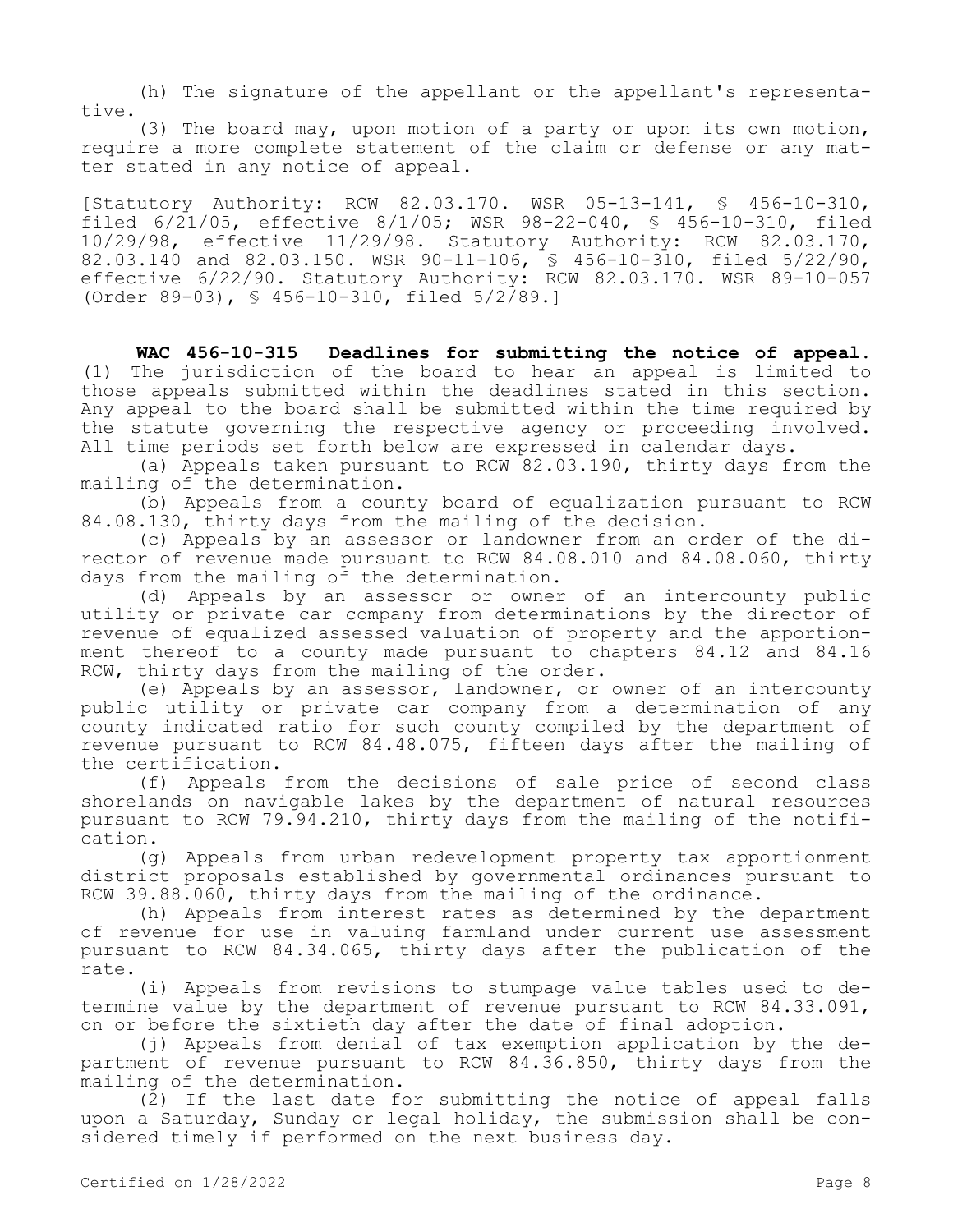(3) Any party may, by motion, challenge the jurisdiction of the board in any appeal. The board may, upon its own motion, raise such jurisdictional issues.

[Statutory Authority: RCW 82.03.170. WSR 05-13-141, § 456-10-315, filed 6/21/05, effective 8/1/05. Statutory Authority: RCW 82.03.170, 82.03.140 and 82.03.150. WSR 90-11-106, § 456-10-315, filed 5/22/90, effective 6/22/90. Statutory Authority: RCW 82.03.170. WSR 89-10-057 (Order 89-03), § 456-10-315, filed 5/2/89.]

**WAC 456-10-325 Date and manner of submitting the notice of appeal.** (1) The date of submitting a notice of appeal shall be the date of actual receipt by the board at its Olympia office if the appeal is hand delivered. The board's date stamp placed thereon shall be evidence of the date of receipt. If the notice of appeal is mailed, the postmark will control and shall be evidence of the date of submission.

(2) All documents may be submitted to the board via fax or electronic mail transmission. However, submission will not be deemed complete and the board will not acknowledge receipt of the notice of appeal as provided in WAC 456-10-300 unless the following procedures are strictly observed:

(a) Documents received by fax or electronic mail will be stamped "received" by the board between the hours of 8:00 a.m. and 5:00 p.m. excluding Saturdays, Sundays, and legal holidays. Any transmission not completed before  $\frac{1}{5}$ :00 p.m. will be stamped "received" on the following business day. The date and time indicated by the board's fax or computer shall be evidence of the date and time of receipt of transmission.

(b) The original notice of appeal must be mailed and postmarked or otherwise submitted to the board on or before the date of fax or electronic transmission.

(c) All fax or electronic transmissions are sent at the risk of the sender.

[Statutory Authority: RCW 82.03.170. WSR 05-13-141, § 456-10-325, filed 6/21/05, effective 8/1/05; WSR 98-22-040, § 456-10-325, filed<br>10/29/98, effective 11/29/98; WSR 95-05-032 (Order 95-02), § 10/29/98, effective 11/29/98; WSR 95-05-032 (Order 95-02), §<br>456-10-325, filed 2/8/95, effective 3/11/95; WSR 94-07-043, § 456-10-325, filed 2/8/95, effective 3/11/95; WSR 94-07-043, § 456-10-325, filed 3/10/94, effective 4/10/94. Statutory Authority: RCW 82.03.170, 82.03.140 and 82.03.150. WSR 90-11-106, § 456-10-325, filed 5/22/90, effective 6/22/90. Statutory Authority: RCW 82.03.170. WSR 89-10-057 (Order 89-03), § 456-10-325, filed 5/2/89.]

**WAC 456-10-330 Amendments to notice of appeal.** A notice of appeal may be amended as a matter of right within thirty days from the date the notice of appeal was received by the board. Thereafter, a party may amend the notice of appeal upon agreement in writing by the other party or when granted by the board. Motions to amend the notice of appeal shall be freely granted and may be denied only upon a showing by the adverse party of unreasonable and unavoidable hardship. Motions to amend must comply with WAC 456-10-510 and 456-10-410.

Amendments to the notice of appeal shall not extend any applicable jurisdictional deadline for appeal to the board.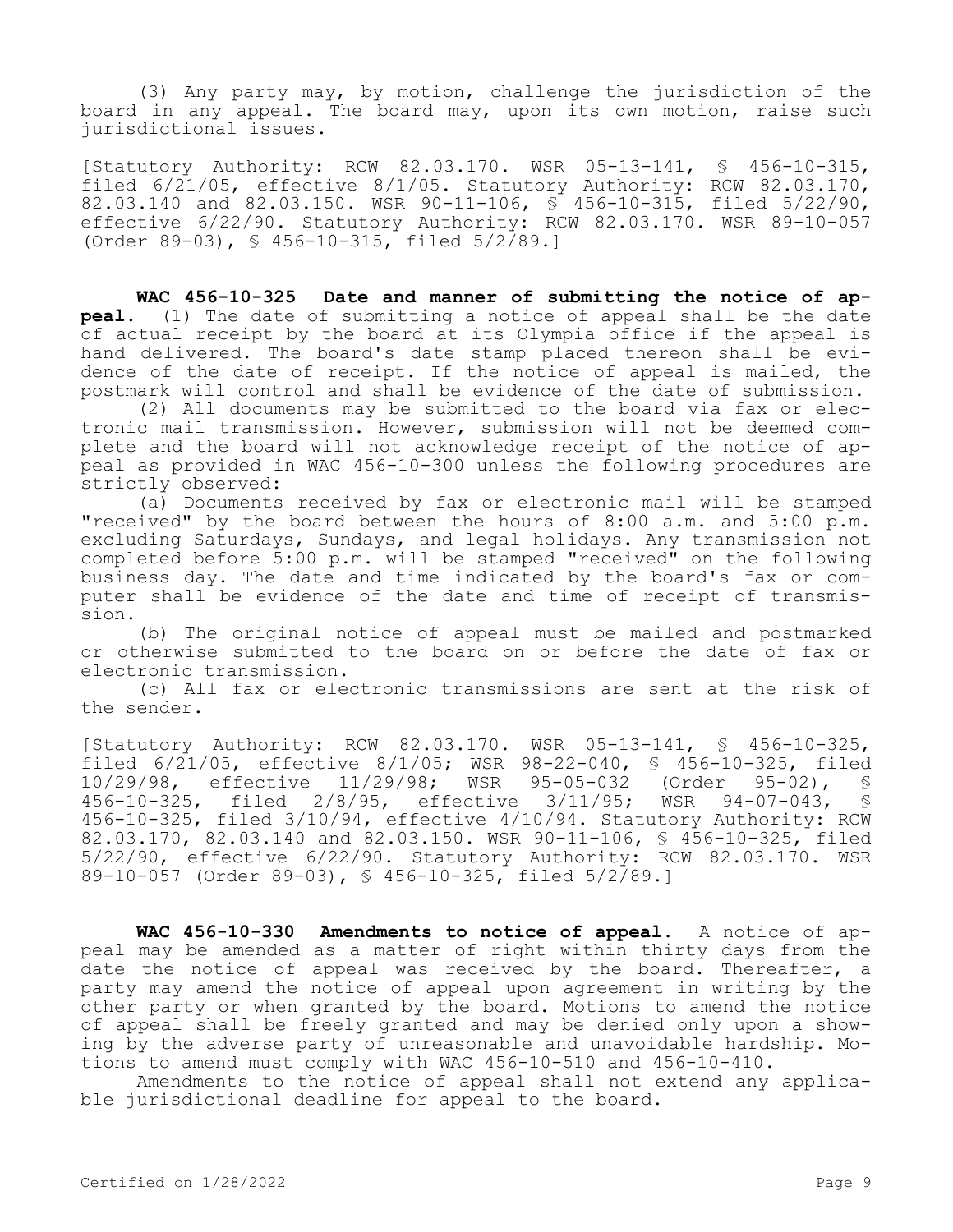[Statutory Authority: RCW 82.03.170. WSR 05-13-141, § 456-10-330, filed 6/21/05, effective 8/1/05; WSR 95-05-032 (Order 95-02), § 456-10-330, filed 2/8/95, effective 3/11/95; WSR 89-10-057 (Order 89-03), § 456-10-330, filed 5/2/89.]

**WAC 456-10-335 Response.** The respondent may submit a response to the notice of appeal with the board. The response, if any, must be submitted to the board at least ten business days prior to hearing, unless otherwise ordered by the board, together with proof of service pursuant to WAC 456-10-410.

[Statutory Authority: RCW 82.03.170. WSR 05-13-141, § 456-10-335, filed 6/21/05, effective 8/1/05; WSR 89-10-057 (Order 89-03), § 456-10-335, filed 5/2/89.]

## **SERVICE OF PAPERS**

**WAC 456-10-410 Service of papers on parties and proof of serv**ice. (1) All notices, pleadings, exhibits, correspondence specific to an appeal, and other papers submitted to the board shall be served upon all counsel and representatives of record and upon unrepresented parties or upon their agents designated by them or by law.

(a) Service shall be made personally or, unless otherwise provided by law, by first-class, registered, or certified mail; by fax and same-day mailing of copies; or by commercial delivery company.

(b) Service by mail shall be regarded as completed upon deposit in the United States mail, as evidenced by the postmark, properly stamped and addressed. Service by fax shall be regarded as completed upon production by the fax machine of confirmation of transmission and deposit on the same day in the United States mail. Service by commercial delivery shall be regarded as completed upon delivery to the delivery company, properly addressed with charges prepaid.

(2) Proof of service. Where proof of service is required by statute or rule, receipt of the papers by the board, together with one of the following, shall constitute proof of service:

(a) An acknowledgement of service.

(b) A certificate that the person signing the certificate served the papers upon all parties of record in the proceeding by delivering a copy thereof in person to (names).

(c) A certificate that the person signing the certificate served the papers upon all parties of record in the proceeding by:

(i) Mailing a copy thereof, properly addressed with postage prepaid, to each party to the proceeding or his or her attorney or authorized agent; or

(ii) Transmitting a copy thereof by fax, and on the same day mailing a copy, to each party to the proceeding or his or her attorney or authorized agent; or

(iii) Depositing a copy thereof, properly addressed with charges prepaid, with a commercial delivery company.

[Statutory Authority: RCW 82.03.170. WSR 05-13-141, § 456-10-410, filed 6/21/05, effective 8/1/05; WSR 98-22-040, § 456-10-410, filed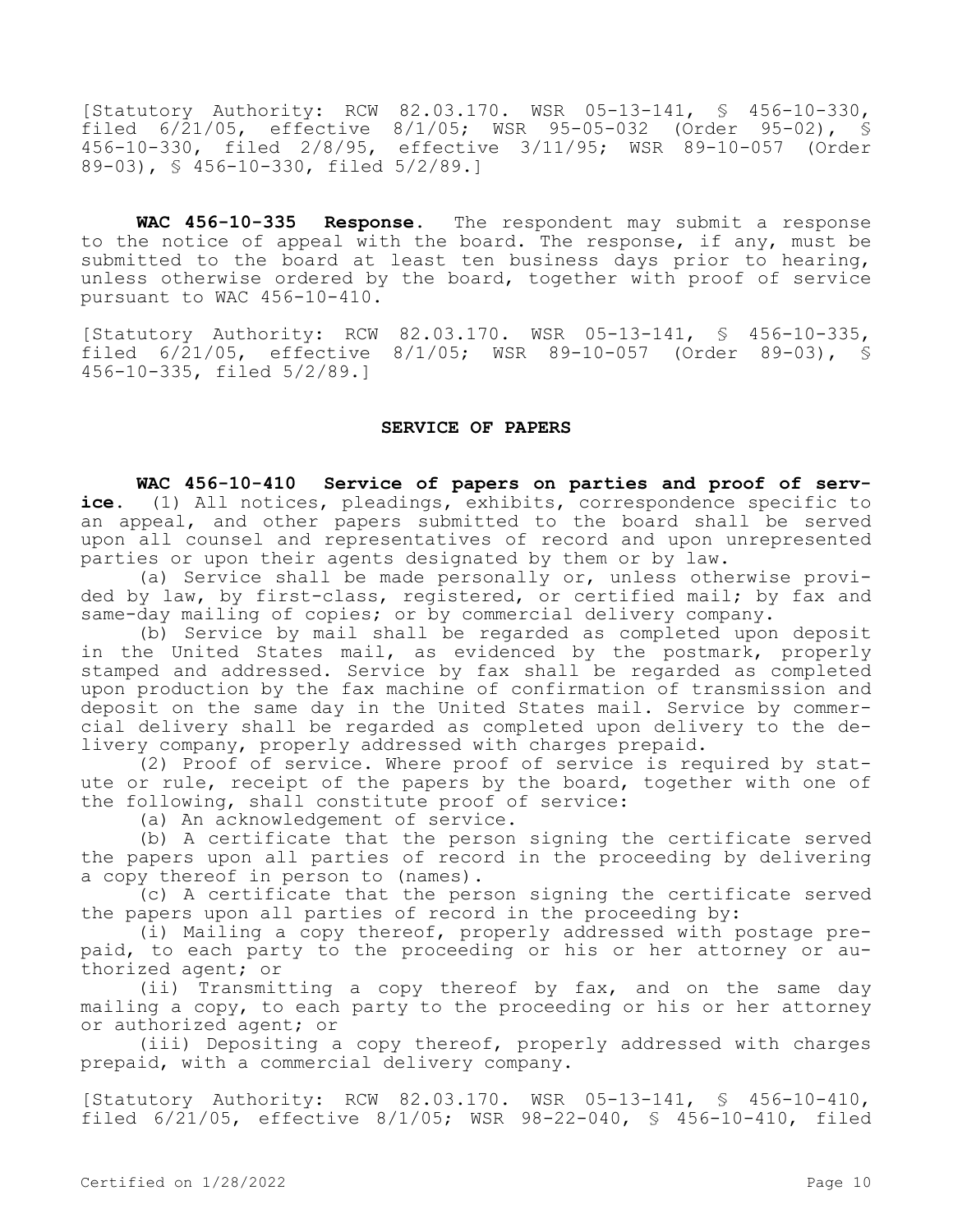10/29/98, effective 11/29/98; WSR 89-10-057 (Order 89-03), § 456-10-410, filed 5/2/89.]

#### **PREHEARING AND HEARING PROCEDURE**

**WAC 456-10-500 Prehearing conference.** The board, upon its own motion or upon request of a party, may conduct a prehearing conference or conferences. Such prehearing conference will be conducted in accordance with the provisions of WAC 456-09-540.

[Statutory Authority: RCW 82.03.170. WSR 05-13-141, § 456-10-500, filed  $6/21/05$ , effective  $8/1/05$ .]

**WAC 456-10-501 Limitation on discovery.** (1) Insofar as applicable and not in conflict with this chapter, the statutes and court rules regarding pretrial procedures in civil cases in superior courts of the state of Washington shall be used. Such statutes and rules shall include, but shall not be limited to, those rules pertaining to discovery of evidence by parties to civil actions.

(2) The board may limit discovery upon motion by any party.

(3) The board may decide whether to permit the taking of depositions, the requesting of admissions, and all other procedures authorized by rules 26 through 37 of the superior court civil rules. The board may condition use of discovery on a showing of necessity and unavailability of other means. In exercising such discretion, the board will consider the criteria set forth in RCW 34.05.446.

[Statutory Authority: RCW 82.03.170. WSR 05-13-141, § 456-10-501, filed  $6/21/05$ , effective  $8/1/05.1$ 

**WAC 456-10-503 Summary judgment.** A motion for summary judgment may be granted and an order issued if the written record shows that there is no genuine issue as to any material fact and that the moving party is entitled to judgment as a matter of law. Motions for summary judgment must comply with WAC 456-10-510.

[Statutory Authority: RCW 82.03.170. WSR 05-13-141, § 456-10-503, filed  $6/21/05$ , effective  $8/1/05.1$ 

**WAC 456-10-505 Time in which evidence, briefs, and replies must be submitted.** In the absence of a prehearing order, evidence, briefs, and other documents must be submitted to the board within the times stated below.

(1) Documentary evidence which is to be introduced at hearing shall be submitted to the board together with proof of service pursuant to WAC 456-10-410 at least ten business days prior to hearing. Failure to comply may be grounds for exclusion of such evidence or dismissal in accordance with WAC 456-10-555.

(2) Briefs or other supporting statements, if any, shall be submitted to the board together with proof of service pursuant to WAC 456-10-410 at least fifteen calendar days prior to hearing.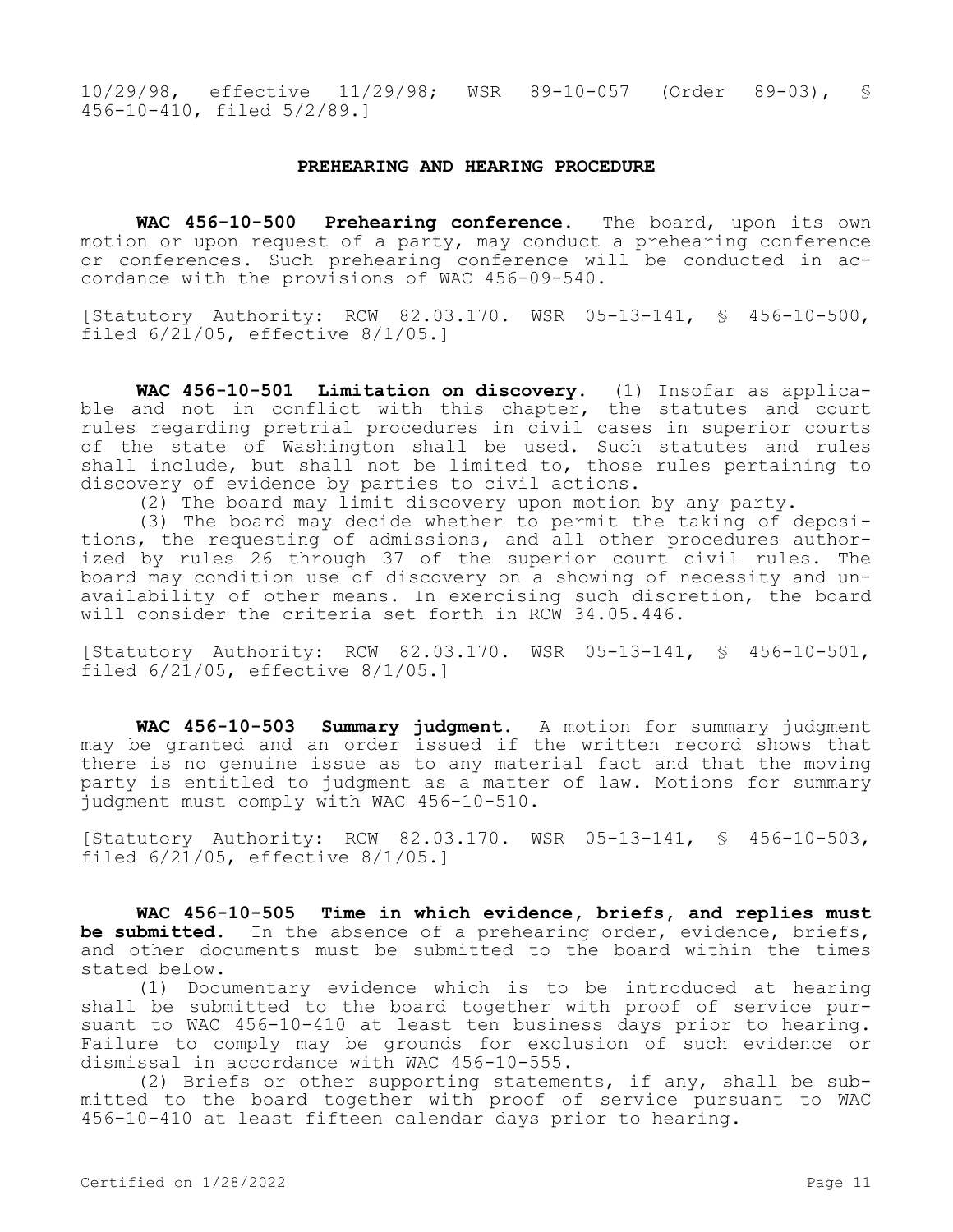(3) Reply briefs or other supporting statements, if any, shall be submitted to the board together with proof of service pursuant to WAC 456-10-410 at least ten calendar days prior to hearing.

(4) Documentary evidence submitted to a board of equalization and forwarded to this board is excepted from the requirements of this provision.

[Statutory Authority: RCW 82.03.170. WSR 05-13-141, § 456-10-505, filed 6/21/05, effective 8/1/05; WSR 95-05-032 (Order 95-02), § 456-10-505, filed 2/8/95, effective 3/11/95; WSR 89-10-057 (Order 89-03), § 456-10-505, filed 5/2/89.]

**WAC 456-10-507 Amicus.** (1) Any person whose interest may be substantially affected by a proceeding before the board may by motion request status as an amicus in the case. The motion must comply with WAC 456-10-510 and 456-10-410.

(2) The motion requesting amicus status must include a statement of the following:

(a) Applicant's interest, or the interest of the person or group represented by applicant, in the proceeding before the board;

(b) Applicant's familiarity with the issues involved in the proceeding before the board and with the scope of the arguments presented or to be presented by the parties;

(c) Specific issues to which the amicus curiae brief will be directed; and

(d) Applicant's reason for believing that additional argument is necessary on these specific issues.

(3) The brief of amicus curiae may be filed with the motion but must be filed no later than the time set for the filing of the brief for the party whose position the amicus supports.

(4) The board, on its own motion and with notice to the parties, may request a brief of amicus curiae from any person deemed to be substantially affected by a proceeding before the board.

[Statutory Authority: RCW 82.03.170. WSR 05-13-141, § 456-10-507, filed  $6/21/05$ , effective  $8/1/05.1$ 

**WAC 456-10-510 Motions.** (1) Any application for an order or ruling or a request for relief from any provision of this chapter is a motion. Every motion, unless made during hearing, shall be in writing and shall include the following:

(a) A statement of the relief or order sought;

(b) The reason for the relief or order;

(c) A statement that the moving party has made a good faith effort to confer with the other party to resolve the subject matter of the motion;

(d) The amount of time needed for argument; and

(e) Shall include proof of service pursuant to WAC 456-10-410.

(2) All motions shall contain the docket number assigned to the appeal by the board and be signed by the party or the representative.

(3) At the discretion of the board, the hearing on motion may be by teleconference or in person.

(4) A response to the motion shall be submitted to the board together with proof of service pursuant to WAC 456-10-410 within ten business days following the date of service of the motion.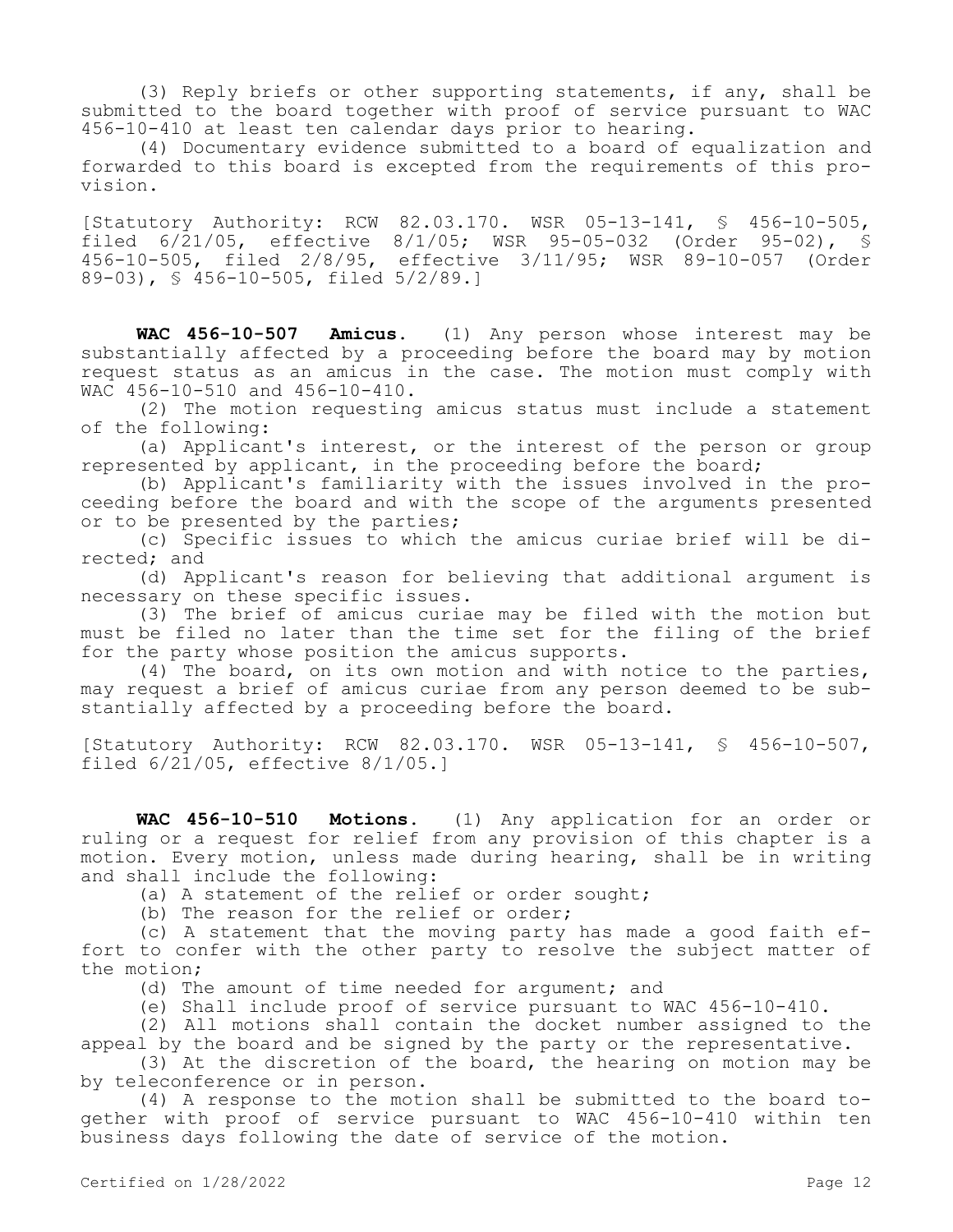[Statutory Authority: RCW 82.03.170. WSR 05-13-141, § 456-10-510, filed 6/21/05, effective 8/1/05; WSR 95-05-032 (Order 95-02), § 456-10-510, filed 2/8/95, effective 3/11/95; WSR 89-10-057 (Order 89-03), § 456-10-510, filed 5/2/89.]

**WAC 456-10-515 Postponement, continuance, and extensions of time.** (1) Postponements, continuances, and extensions of time may be ordered by the board on its own motion.

(2) Requests to postpone, continue, extend the time, or reschedule the prehearing conference, if any, and the initially scheduled hearing date of an appeal will be freely granted provided such request is made within the time specified in the board's letter setting the prehearing conference, if any, and the initial hearing date.

(3) Other requests for a postponement, continuance, or extension of time must be timely, in writing, and comply with WAC 456-10-510 and 456-10-410. The board shall promptly schedule a conference to hear argument and to rule on the request. Requests for continuance will not be granted absent a showing of good cause.

(4) This section shall not extend any applicable time for appeal to this board.

[Statutory Authority: RCW 82.03.170. WSR 05-13-141, § 456-10-515, filed 6/21/05, effective 8/1/05; WSR 89-10-057 (Order 89-03), § 456-10-515, filed 5/2/89.]

**WAC 456-10-520 Teleconference proceeding.** (1) At the discretion of the board, and where the rights of the parties will not be prejudiced thereby, all or part of the hearing may be conducted by telephone, television, or other electronic means. Each party in the proceeding must have an opportunity to participate effectively in, to hear, and if technically and economically feasible, to see the entire proceeding while it is taking place.

(2) The board may require documentary evidence to be submitted sufficiently in advance of the proceeding.

[Statutory Authority: RCW 82.03.170. WSR 89-10-057 (Order 89-03), § 456-10-520, filed 5/2/89.]

**WAC 456-10-530 Notice of hearing.** (1) Notice of a hearing shall be mailed to all parties not less than twenty calendar days before the hearing date. The twenty-day notice provision may be waived by agreement of all parties.

(2) Contents. The notice shall contain:

(a) The names and mailing addresses of the parties and their representatives, if any;

(b) The docket number and name of the proceeding;

(c) The name, official title, mailing address, and telephone number of the presiding officer, if known;

(d) A statement of the time, place, date, and general nature of the proceeding (e.g., excise, property, etc.);

(e) A statement that the hearing is held pursuant to this chapter and chapter 82.03 RCW;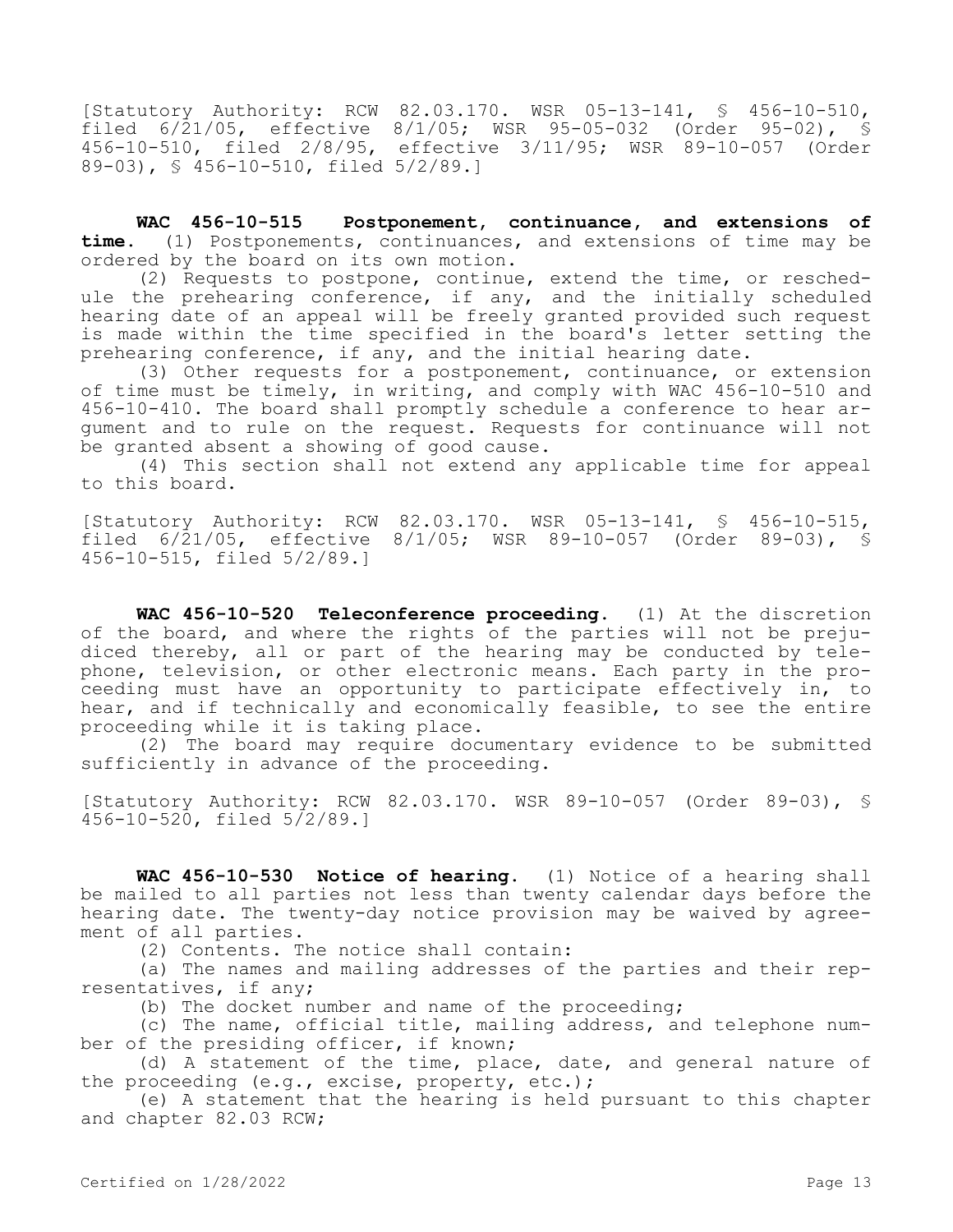(f) A statement that, if a limited-English speaking or hearingimpaired party or witness needs an interpreter, a qualified interpreter will be appointed at no cost to the party or witness. The notice shall also state that persons with disabilities may request reasonable accommodations to allow their participation in the hearing. The notice shall include a form for a party to indicate if an interpreter is needed and identification of the primary language, or if a participant is hearing impaired; or to describe the reasonable accommodations requested.

[Statutory Authority: RCW 82.03.170. WSR 05-13-141, § 456-10-530, filed 6/21/05, effective 8/1/05; WSR 95-05-032 (Order 95-02), 456-10-530, filed 2/8/95, effective 3/11/95; WSR 89-10-057 (Order 89-03), § 456-10-530, filed 5/2/89.]

WAC 456-10-540 Hearing procedure. Unless otherwise ordered by the board, hearings will be conducted in accordance with the following format:

- (1) Administering of oath;
- (2) Appellant's opening statement;
- (3) Respondent's opening statement;
- (4) Appellant's case in chief:
- (a) Direct examination of witness;
- (b) Cross-examination by respondent;
- (c) Redirect examination by appellant;
- (d) Recross examination;
- (e) The above procedure is followed for each witness.
- (5) Respondent's case in chief:
- (a) Direct examination of witness;
- (b) Cross-examination by appellant;
- (c) Redirect examination by respondent;
- (d) Recross examination;
- (e) The above procedure is followed for each witness.
- (6) Appellant's closing argument;
- (7) Respondent's closing argument;
- (8) Appellant's closing rebuttal;

(9) The board may pose questions to the parties, their representatives, and any witness at any time during the hearing.

[Statutory Authority: RCW 82.03.170. WSR 05-13-141, § 456-10-540, filed 6/21/05, effective 8/1/05; WSR 89-10-057 (Order 89-03), § 456-10-540, filed 5/2/89.]

**WAC 456-10-545 Testimony under oath.** (1) All testimony to be considered by the board shall be sworn, and each person shall swear or affirm that the testimony to be given shall be the truth, the whole truth, and nothing but the truth.

(2) Every interpreter shall, before beginning to interpret, take an oath that a true interpretation will be made to the person being examined of all the proceedings in a language or in a manner which the person understands, and that the interpreter will repeat the statements of the person being examined to the board, in the English language, to the best of the interpreter's skill and judgment.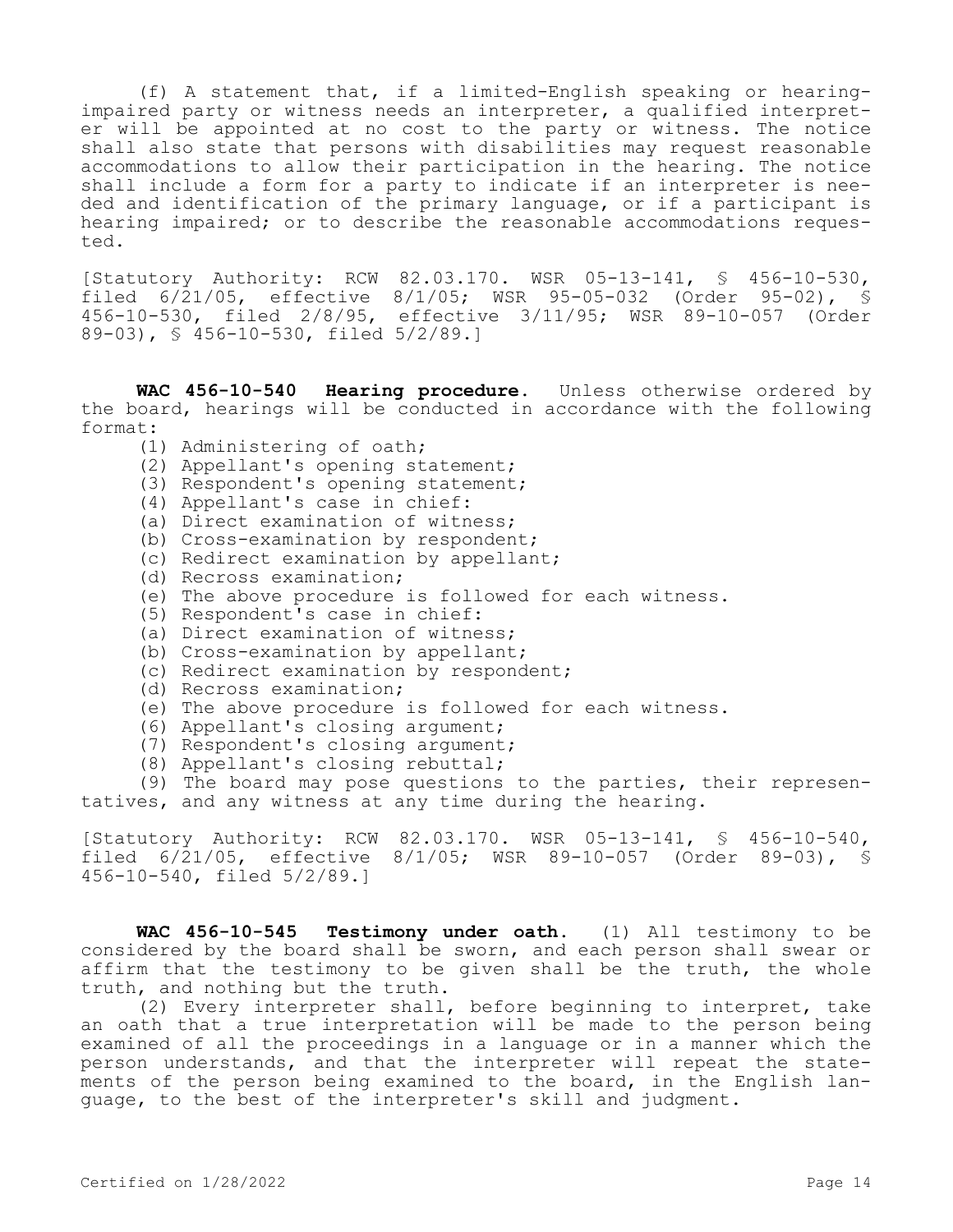[Statutory Authority: RCW 82.03.170. WSR 05-13-141, § 456-10-545, filed 6/21/05, effective 8/1/05. Statutory Authority: RCW 82.03.170, 82.03.140 and 82.03.150. WSR 90-11-106, § 456-10-545, filed 5/22/90, effective 6/22/90. Statutory Authority: RCW 82.03.170. WSR 89-10-057 (Order 89-03), § 456-10-545, filed 5/2/89.]

**WAC 456-10-547 Recording devices.** (1) All hearings shall be recorded by manual, electronic, or other type of recording device.

(2) Photographic and recording equipment shall be permitted at hearings; however, the presiding officer may impose such conditions upon their use as deemed necessary to prevent disruption of the hearing, or when a statute or law limits such use.

[Statutory Authority: RCW 82.03.170. WSR 05-13-141, § 456-10-547, filed 6/21/05, effective 8/1/05; WSR 91-07-039 (Order 91-02), § 456-10-547, filed 3/15/91, effective 4/15/91.]

**WAC 456-10-550 Failure to attend and hearing on the record.** (1) When a party to these proceedings has, after notice, failed to attend a hearing and has not notified the board and the opposing party of the intention to not attend, a motion for default or dismissal may be sought by any party to the proceedings, or raised by the board upon its own motion. Any such order shall include a statement of the grounds for the order and shall be served upon all parties to the proceeding.

Within ten business days after service of the default order or dismissal under subsection (1) of this section, the party against whom the order was entered may submit to the board together with proof of service pursuant to WAC 458-10-410 [456-10-410] a written objection requesting that the order be vacated and stating the specific grounds relied upon. The board may, for good cause, set aside an entry of dismissal, default, or final order.

(2) Upon stipulation by both parties, an appeal may be submitted to the board on the record and attendance of a party may be excused. However, the board in its discretion may require attendance for argument.

[Statutory Authority: RCW 82.03.170. WSR 05-13-141, § 456-10-550, filed 6/21/05, effective 8/1/05; WSR 89-10-057 (Order 89-03), § 456-10-550, filed 5/2/89.]

**WAC 456-10-555 Dismissal, stipulations, and withdrawal of actions.** Any action may be dismissed by the board for any of the following reasons.

(1) When all parties so stipulate.

Stipulations on the value of property shall contain the parcel number, assessment year, the agreed upon value of the subject property, and a brief statement supporting the agreed upon value.

(2) As a matter of right when the appellant requests orally or in writing to withdraw the appeal prior to the scheduled hearing.

(3) Upon motion of the appellant at the hearing prior to the presentation of the respondent's case.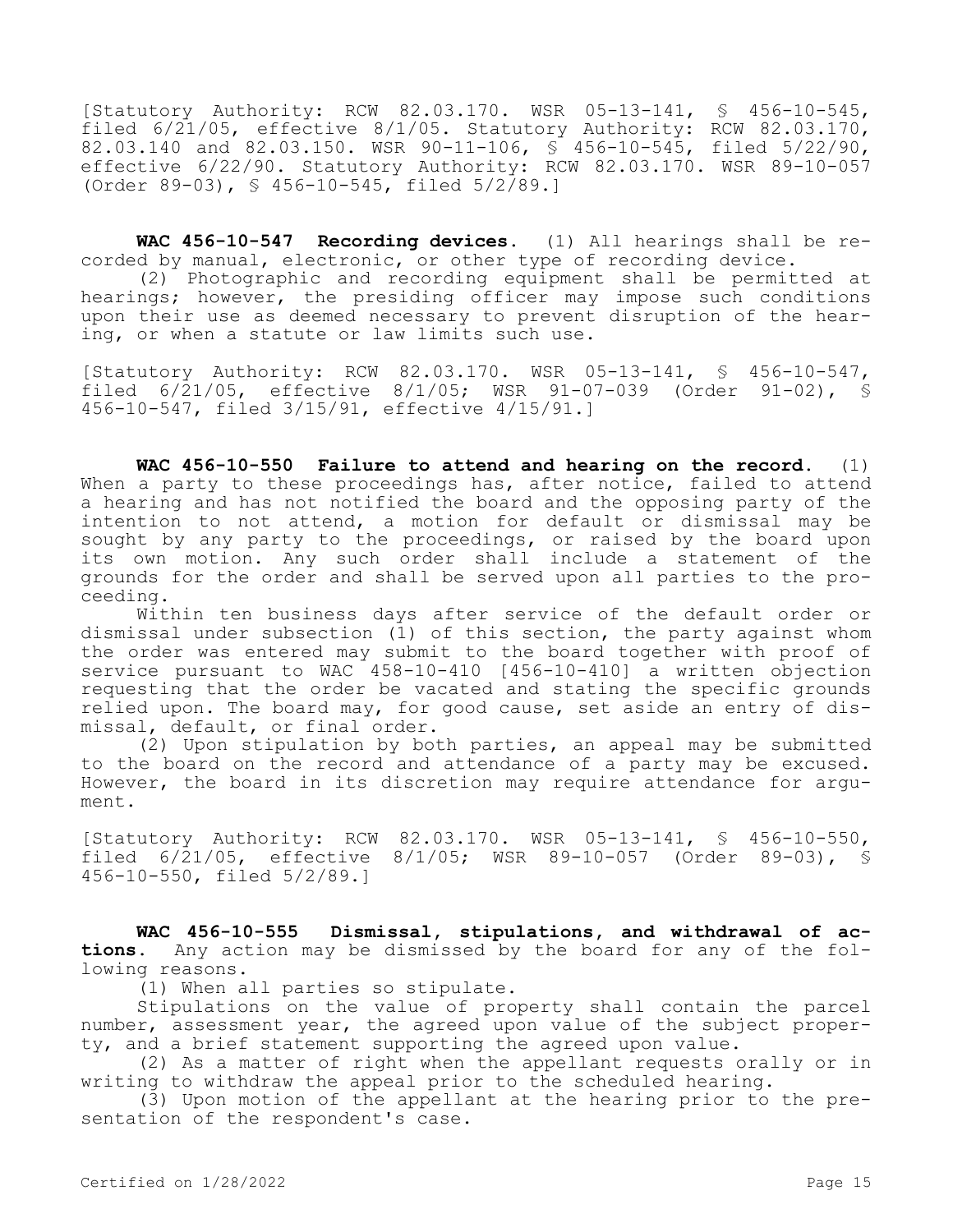(4) Upon motion by the respondent alleging that the appellant has failed to prosecute the case, failed to comply with this chapter, or failed to follow any order of the board.

(5) Upon the board's own motion for failure by the parties to comply with applicable rules or any order of the board.

[Statutory Authority: RCW 82.03.170. WSR 05-13-141, § 456-10-555, filed 6/21/05, effective 8/1/05; WSR 89-10-057 (Order 89-03), § 456-10-555, filed 5/2/89.]

**WAC 456-10-560 Rules of evidence and admissibility criteria.**  (1) All relevant evidence, including hearsay evidence, is admissible if, in the opinion of the board, the offered evidence is the kind of evidence on which reasonably prudent persons are accustomed to rely in the conduct of their affairs. The board may exclude evidence that is excludable on constitutional or statutory grounds or on the basis of evidentiary privilege recognized in the courts of this state. The board may exclude evidence that is irrelevant, immaterial, or unduly repetitious.

(2) The board's experience, technical knowledge, competency, and specialized knowledge may be used in evaluation of evidence.

(3) Documentary evidence may be submitted in the form of copies or excerpts.

(4) If not inconsistent with subsection (1) of this section, the board may refer to, but shall not be bound by, the Washington rules of evidence.

[Statutory Authority: RCW 82.03.170. WSR 05-13-141, § 456-10-560, filed 6/21/05, effective 8/1/05; WSR 89-10-057 (Order 89-03), § 456-10-560, filed 5/2/89.]

**WAC 456-10-565 Official notice.** (1) The board may take official notice of the following:

(a) Any judicially cognizable facts;

(b) Any matter of public record;

(c) Technical or scientific facts within the agency's specialized knowledge; and

(d) Codes or standards that have been adopted by an agency of the United States, of this state or of another state, or by a nationally recognized organization or association.

(2) If any decision is stated to rest in whole or in part upon official notice of a fact to which the parties have not had a prior opportunity to controvert, any party may controvert such fact by exception pursuant to WAC 456-10-730 if such notice is taken in a proposed decision or by a petition for reconsideration if notice of such fact is taken in a final decision pursuant to WAC 456-10-755. Such controversion shall concisely and clearly set forth the sources, authority, and other data relied upon to show the existence or nonexistence of the fact assumed or denied in the decision.

(3) A party proposing that official notice be taken may be required to produce a copy of the material to be noticed.

[Statutory Authority: RCW 82.03.170. WSR 05-13-141, § 456-10-565, filed 6/21/05, effective 8/1/05; WSR 89-10-057 (Order 89-03), § 456-10-565, filed 5/2/89.]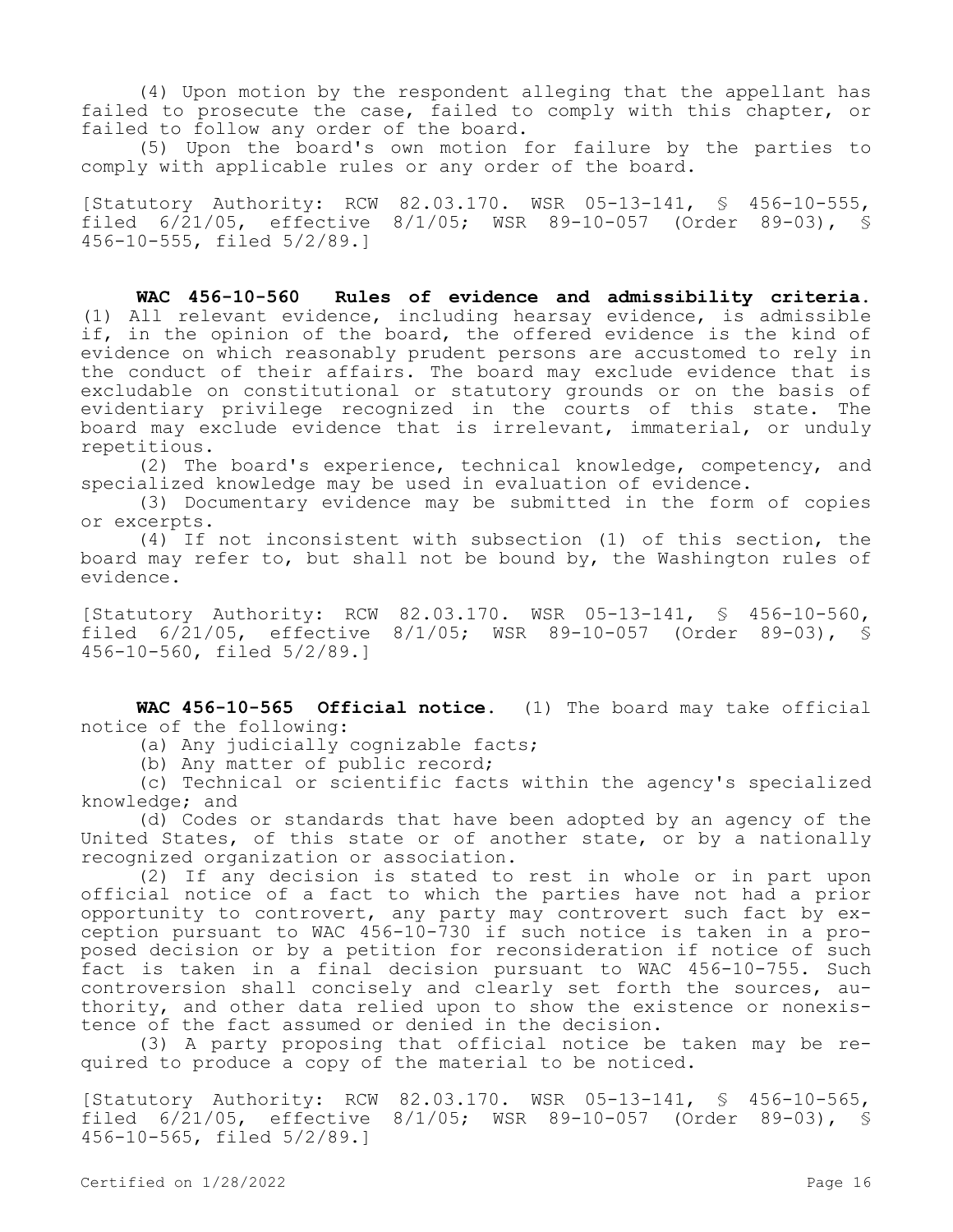#### **DISPOSITION OF CASES**

**WAC 456-10-710 Assistance to board.** The board may obtain assistance concerning the appeal of any case within the scope of RCW 82.03.130 (1)(b) (appeals from a county board of equalization) from the staff of the department of revenue as provided by RCW 82.03.150. The board will notify the parties of its intent to seek such assistance and the matters sought to be investigated before contacting the department of revenue. Parties may recommend an alternative to the board to achieve the same objectives without contacting the department of revenue. If the department of revenue supplies the requested assistance, the parties will be apprised of any information provided by the department of revenue and will be given an opportunity to respond.

[Statutory Authority: RCW 82.03.170. WSR 05-13-141, § 456-10-710, filed 6/21/05, effective 8/1/05; WSR 89-10-057 (Order 89-03), § 456-10-710, filed 5/2/89.]

**WAC 456-10-715 Presentation of posthearing evidence.** No posthearing evidence will be accepted unless requested by the board. All parties shall have an opportunity to respond to such evidence.

[Statutory Authority: RCW 82.03.170. WSR 89-10-057 (Order 89-03), § 456-10-715, filed 5/2/89.]

**WAC 456-10-725 Proposed decision.** (1) A proposed decision shall be prepared when:

(a) An appeal has been heard by only one member of the board;

(b) An appeal has been heard by only two members of the board and the two members cannot agree on a conclusion;

(c) An appeal has been heard by a hearing officer; or

(d) The board shall otherwise elect to do so.

(2) If an exception as provided in WAC 456-10-730 is not submitted to the board within twenty calendar days of the date of mailing of the proposed decision, the proposed decision shall be deemed the final decision of the board unless the decision specifies otherwise.

[Statutory Authority: RCW 82.03.170. WSR 05-13-141, § 456-10-725, filed 6/21/05, effective 8/1/05; WSR 89-10-057 (Order 89-03), § 456-10-725, filed 5/2/89.]

**WAC 456-10-730 Exceptions to proposed decision, replies, and disposition.** (1) Any party may make, by mail or otherwise, a written exception with the board within twenty calendar days from the date of mailing of the proposed decision or, upon timely application, within such further time as the board may allow. The statement of exceptions shall be served on all other parties pursuant to WAC 456-10-410.

(2) Exceptions shall contain the specific factual and legal grounds upon which the exception is based. No new evidence may be introduced in the written exception; nor may the party or parties raise an argument in the exception that was not raised at the hearing. The